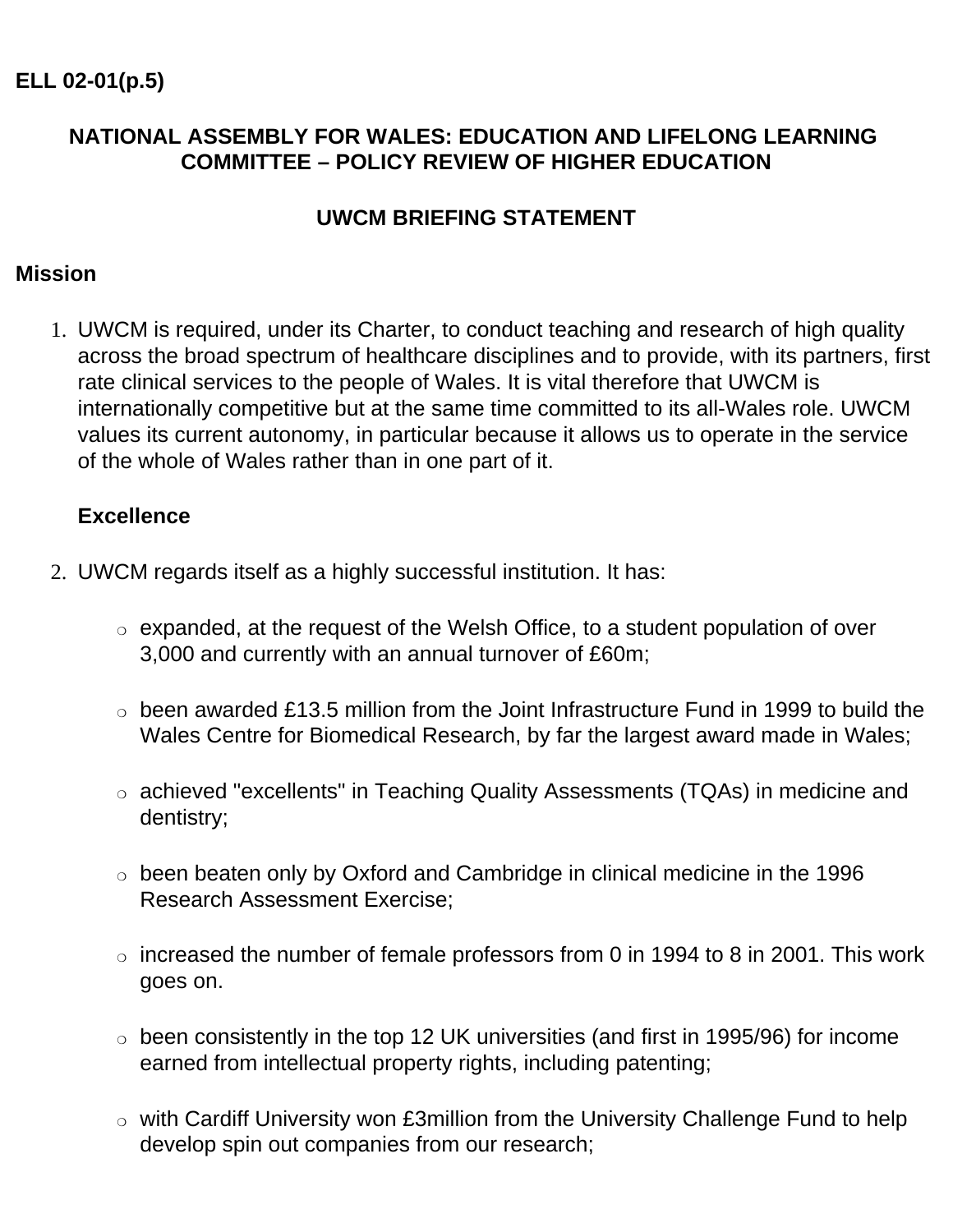## **Collaboration**

- 1. UWCM's success is built upon collaboration and networking with others. We have a mutually dependent relationship with the NHS in Wales. There is an established and growing "Partnership" with Cardiff University and a developing co-operation with Swansea University in the expansion of medical education. The UWCM blueprint "Medical Education and Research in Wales" offers a way forward in involving HE and the NHS in a common purpose and doing so in a cost-effective way. Using the networking approach UWCM will utilise the new information technologies to enhance clinical placement training and involve more healthcare professionals in continuing professional development and lifelong learning. A Health University for Wales could develop from such collaboration.
- 2. As an institution separately governed but working in partnership with others UWCM believes it can better serve the needs of Wales and assist the Assembly in meeting its priorities as stated in *Better Health, Better Wales.* The relationship with Cardiff University will be strengthened and could result in a strategic alliance or even, in combination with the members of the Cardiff Quartet, into a Cardiff HE alliance.

# **Competition**

3. Whether in teaching or research it is vital that HE in Wales recognises and confronts the strength of the competition from outside Wales. We can use partnerships and alliances to remain competitive. The danger is that Welsh HE may be weakened by unnecessary and distracting internal competition. UWCM is committed to protecting the excellence of its provision in order to attract students and staff from Wales and beyond. It is a fact that at current levels we could not meet our intake targets by recruiting from Wales alone. If we are to retain our competitiveness we must be funded appropriately. We also suggest that successful collaboration and institutional alliances deserve to be adequately rewarded.

# **UWCM and Wales**

- 4. UWCM offers NAW an opportunity to **co-ordinate** and focus research and training across the range of healthcare disciplines. We are ready and able to act as a source of advice and information on such matters as health equalities and, through our network of partners, we can offer the means by which novel approaches to the many health-related problems of Wales can be taken forward.
- 5. Building on existing work we can provide a unique opportunity to develop interprofessional education amongst healthcare professionals in Wales in a way which has not been evident elsewhere in the UK. We can also offer a national focus for widening